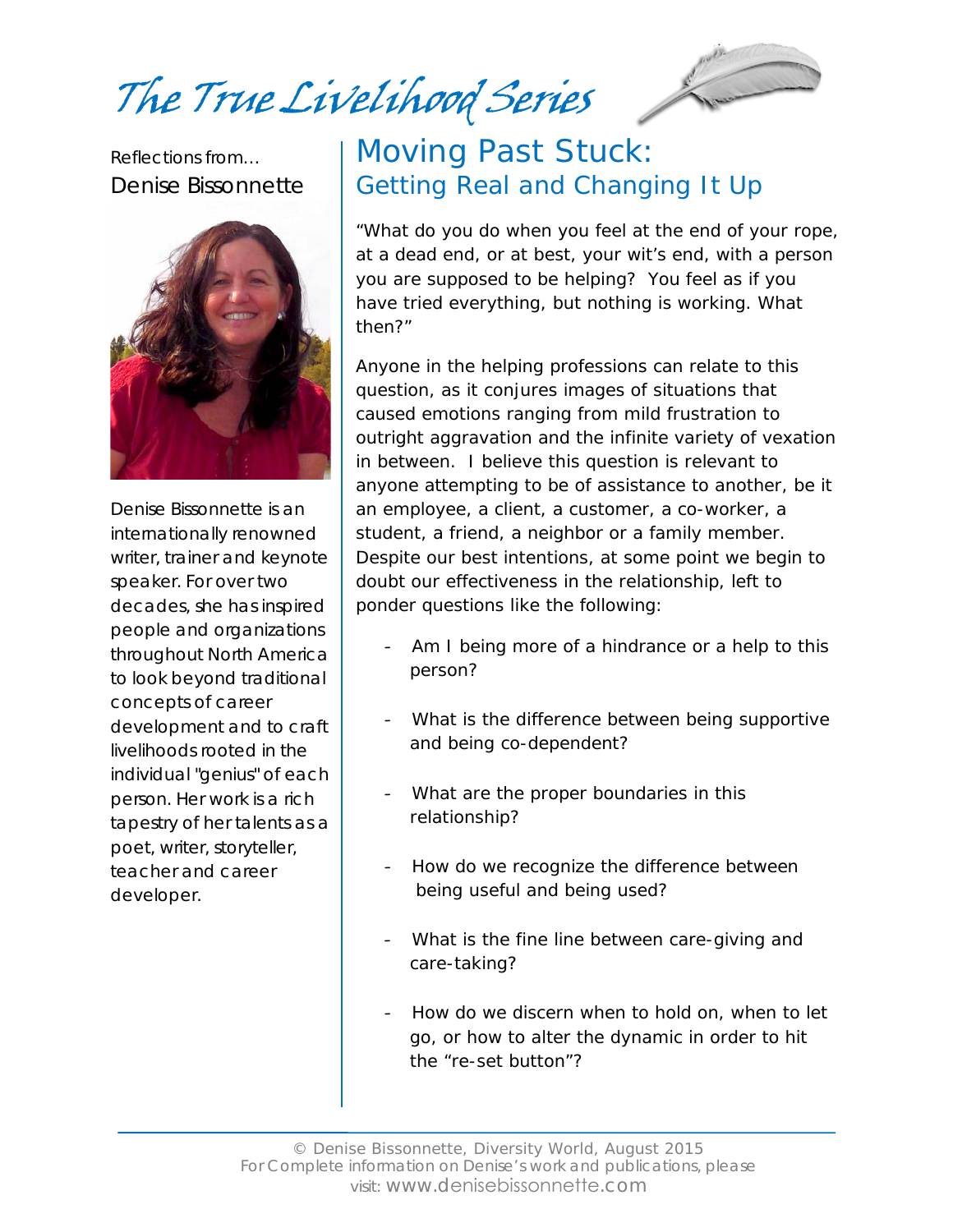Obviously each situation is unique and influenced by a myriad of factors, not the least of which is the personalities of the individuals involved and the particular context in which they find themselves. Even so, as I reflected on what I have practiced and taught over the last few decades regarding employment counseling, I believe that there are some basic tenets and fundamental principles that remain constant across the board.

With the intent of presenting these ideas in a simple and straightforward format, I offer two pieces for your considered reflection: **Part One: Getting Real**, and **Part Two: Changing It Up**. As you read through these ideas, keep a person or two in mind with whom you feel challenged or nearing the end of your rope, and see if they help to bring clarity, insight, or discernment to the situation. Likewise, recall a time when you were on the receiving end of someone else's failed attempts to help you move forward in your life/work. See if you can pinpoint the challenge in that situation, from your point of view, from the questions below.

### Part One: Getting Real

A problem well-defined is half-solved. Until we are clear on where the true conflict lies, we cannot entertain ways of resolving it. Perspective is everything, but when in the midst of a difficult situation, it is not easy to see it from multiple standpoints. Here are eight angles from which to get a better grasp on the bigger picture, each offering questions for excavating the core challenge(s) in the situation.

- 1. Most conflicts are not between two people, but between the values and/or commitments that each holds in the situation. Considering the personal agenda, hopes, fears, and unique viewpoint that each of you brings to the relationship, it is important to ensure that you are working towards the same end.
	- What is your intention in this situation, what are the values you are bringing to it, and what do you see as the end-goal or the primary objective? What are you most committed to in this situation? (How would the other person respond to these same questions?)
	- Are you working towards the same goal and bringing similar values? Is your intentionality in sync? Are you committed to the same things, or are you working at cross-purposes?
- 2. All communication is context-bound, greatly affected by the roles and relationships in which we find ourselves. Multiple factors such as culture, race, age, gender, religion or economics come into play which can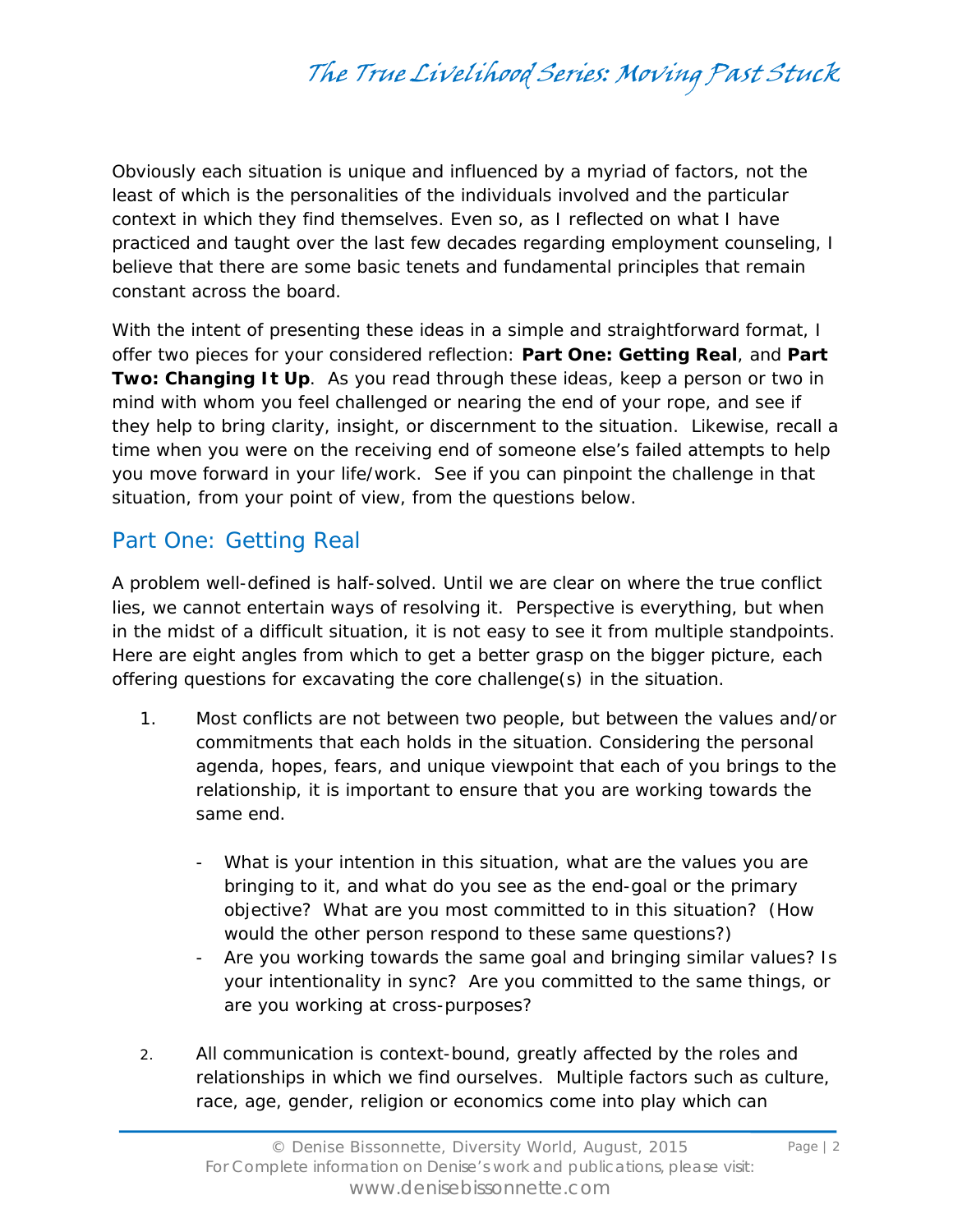profoundly influence the efficacy and/or quality of the relationship and your ability to be helpful.

- What role(s) are each of you are being asked to play in this situation?
- Is the person involved in this relationship by his/her own volition or by someone else's authority?
- Is the person you are helping free to speak his/her own mind, or are there other factors coming into play? If so, what might those be?
- 3. With the desire of bringing humanity to our work, we bring the whole spectrum of "being human". While we would like to think that we respond purely professionally, we can never fully extract our personal reactions to any given situation. In the same way that we perceive each person's gifts differently, we also respond to individual faults and foibles in a way that is distinctively our own.
	- What exactly about this person/situation has you feeling fed up or at the end of your rope? What trait or behavior is this person exhibiting that is driving you crazy, and what precisely is your emotional/mental reaction to it?

*Sample traits/behaviors*: Not listening; Makes excuses; Rudeness or disrespect; Not following through; Changes mind; Unrealistic; Demanding; Victim mentality, etc.

*Sample reactions*: Frustration; Anger; Helplessness; Disappointment; Confusion; Waste of time and energy; Going around in circles, Exasperation, Annoyance, etc.

- 4. The field of psychology tells us that we tend to judge ourselves by their intentions, but others by their behaviors. Interestingly, the same behavior holds different meaning depending upon the intentionality behind it. For example, what one person experiences as "demanding", another may mean to be "assertive"; what one sees as "flighty", for another is an attempt "to be open to possibilities".
	- Considering your response to the question in  $#3$ , could there be a flip side to that trait/behavior that would more accurately describe the other person's intention/experience?
	- What word do you think the other person would you use to describe your behavior in this situation? What is the word that more accurately depicts your intentionality?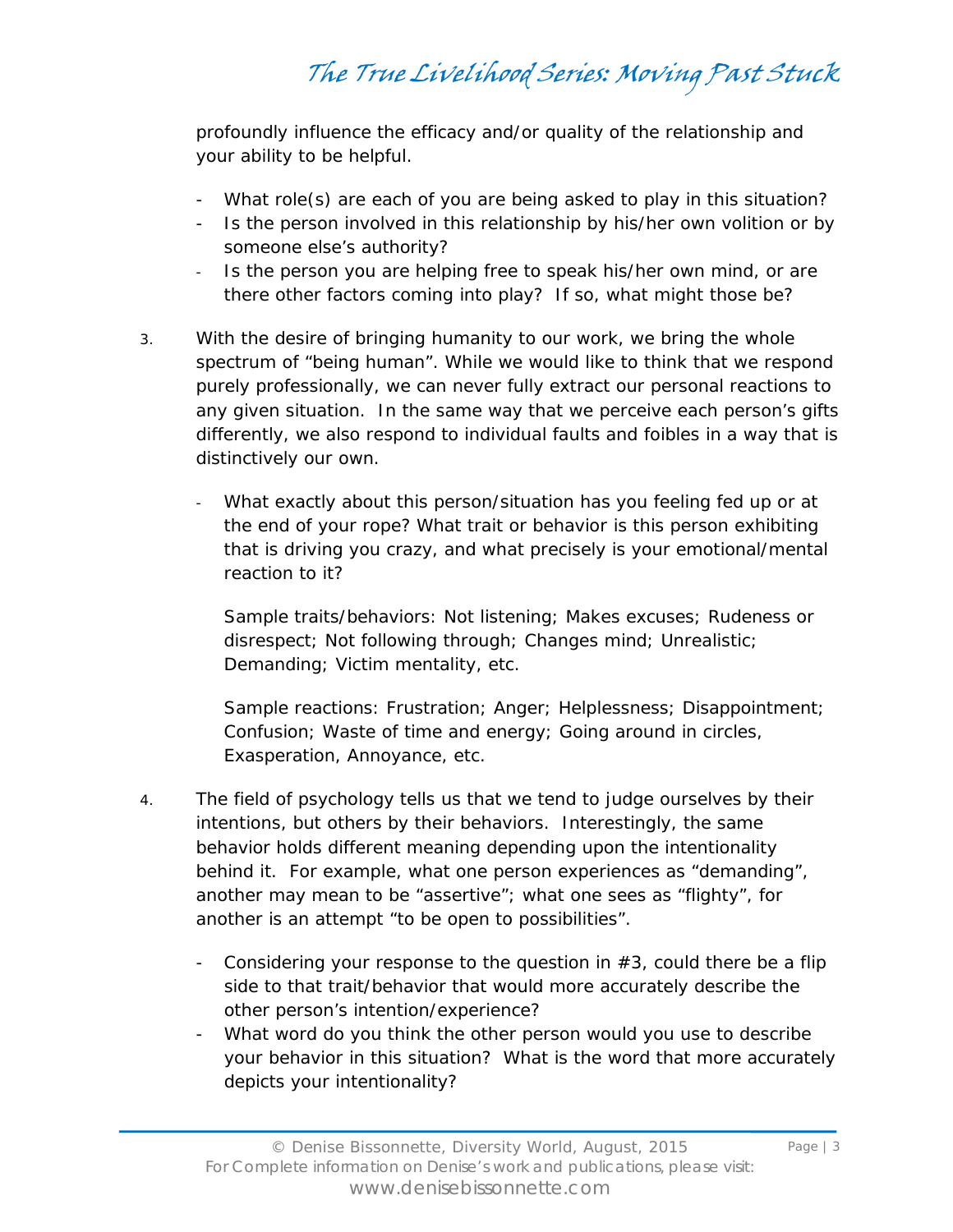- 5. It's not so much our circumstances that we respond to in life, but our narrative about it. With the intent of being objective, we need to own our spin. By going bigger than the story we are telling ourselves about it, we treat it not as fact, but as subjective fiction. This helps us to zero in on our perceptions, judgments, and attitudes, along with our blinders and/or our blind spots.
	- What is the story you are telling yourself about this person/situation? Are your thoughts and judgments about this completely true or is it possible you are operating with partial information? Where there have been missing pieces, to what extent have you filled them in with assumptions, lending power to your imagination rather than to your most rational thinking?
	- What story do you think the other person might be telling him/herself about you and the situation at large? Under what false assumptions might he/she be operating? Can you give this person the benefit of your doubt, and do feel that you are on the receiving end of theirs?
- 6. Depending upon our response to it, any given situation could result in a variety of possible outcomes. While we have little power to control the various events and circumstances that come our way, we can greatly affect the outcomes of those events through our choice of response.
	- What do you see as the best possible outcome for the highest good of everyone involved in this situation? How is your current response to this situation helping or hindering that outcome? (The same question should be asked of the other person.)
- 7. There is a big difference between having *input* into another's situation and having actual *influence*, which is why being in a position of authority does not always translate into effective leadership. Even when we do wield power as a result of being in authority, we need to be cognizant of the quality of the influence we are having; like fire it has the power to warm or to burn.
	- To what extent do you feel your input is actually having *influence* with this person?
	- Who or what does have influence with this person, and how is that affecting the situation for better or worse?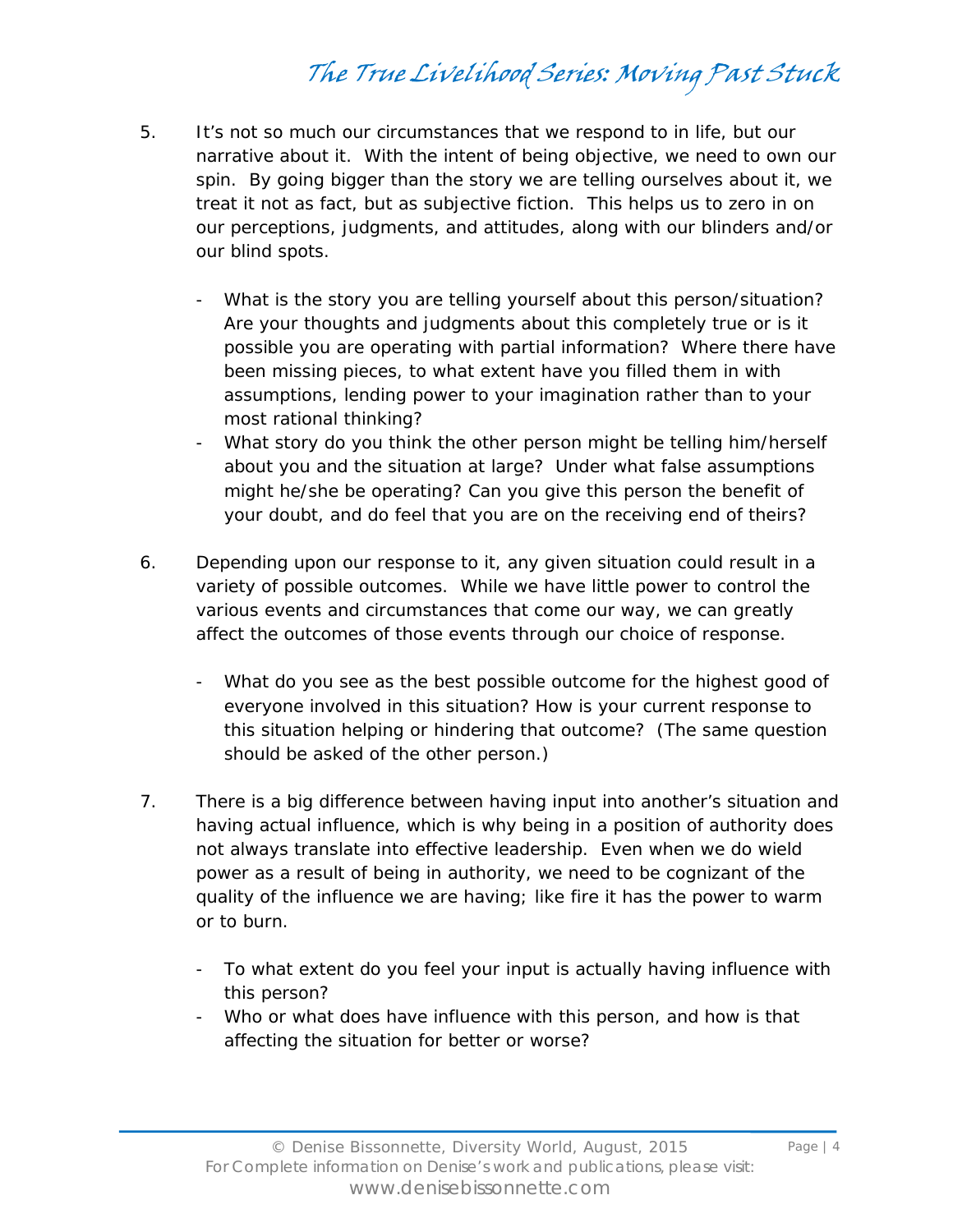- 8. In every situation there are things that are within our sphere of control, and other things that are not. Distinguishing between the two, we have the discernment to keep our focus and attention in the areas in which we have control, and let go of those aspects of this situation in which we don't.
	- Where are you investing your focus and attention in this situation? Are there aspects of this situation in which you need to let go? (The same question should be asked of the other person.)

### Part Two: Changing It Up

Once you have gotten to the heart of the matter and excavated the core challenge(s) you are faced with, you have a choice of how to respond. Mark Twain once espoused, when you get to the end of your rope, tie a knot, and hang on! In that spirit, I would suggest that there are different ways to tie the knot, four classic choices we have in any challenging relationship: Avoidance; Altering some aspect of the situation; Adapting to the situation by changing our perspective; and Acceptance. Here is a brief overview of each of these choices along with suggestions for applying them in an employment counseling situation. Consider each of these options with your particular situation in mind.

1. Avoid the person/situation and hope it goes away.

And who hasn't tried this scenario? Think back to the various situations/people in your life in which you used the avoidance method. In how many of those situations, did the person or the problem simply "go away"? In our dreams, right?

While we'd like to think that dodging the difficulty or evading the proverbial enemy provides an easy escape from having to make a choice at all, we know in our bones that avoidance itself is a decision – it is a choice to not act. Avoidance can be a very tempting choice, but it often results in both prolonging and worsening the problem rather than resolving it, rarely working towards the highest good of those involved.

In an employment counseling situation, just because you're not making headway with a person, doesn't mean that someone else couldn't. In the best case, connecting them with another counselor or finding a way to change up the situation could bring surprising results. In the worst case, the person may be having an adverse effect on others in the program, on the job, or in the classroom. Either way, one of the other three choices is probably a better bet.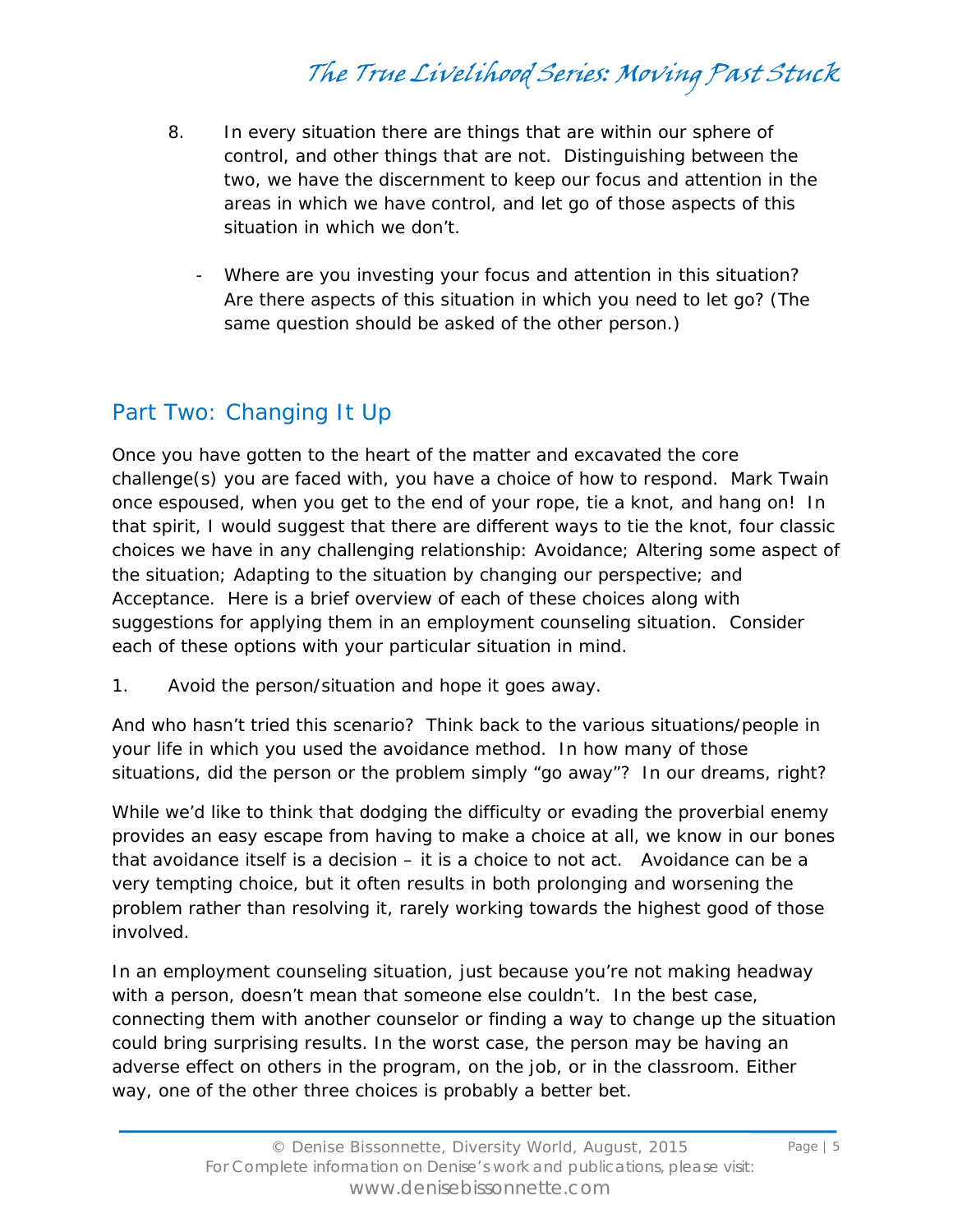2. Change the situation by altering some aspect of it.

Even if we can't avoid difficult relationships or situations, we can work to alter them. Rather than perceiving the situation as "fixed", apply a healthy dose of curiosity and imagination, brainstorming ways to modify the circumstances or the way in which you operate. Here are some examples of altering an employment counseling situation in which you feel fed up and at the end of your rope.

- Be totally open and frank about your experience and why you are finding it challenging. Explain that you trust that you are not working with a complete picture, and you don't want to make false assumptions. Ask for clarification about the traits/behaviors at issue. (For example, "You're saying you want to go to work, but you have turned down three offers in five days. What am I missing here?")
- If relevant, express that there is a difference between care-giving and care-taking, between being useful and being used. Communicate how you feel those lines have been crossed in this situation.
- Ask the person to identify what he/she thinks might be keeping them stuck - Denial, Confusion, Fear, Avoidance, Procrastination, Overwhelm, Waiting for the perfect time/option? (The spirit in which this question is asked will profoundly affect the outcome - take care to pose it the spirit of inquiry rather than judgment.) Once they have identified the core challenge, ask pose this question in relation to it, "What would have to happen in order for you to move beyond or through this?"
- Move from a counseling model to a coaching approach. Assign the person a task, making them accountable for the next step in the process. If and when it is not accomplished, you have the opportunity to give feedback on their behavior, which is always better than comment on their character! Be totally clear about the rewards/effects for following through on commitments made to you, as well as the natural consequences of failing to do so.
- If the person is not responding well to your advice or suggestions, consider who they would listen to, setting up an advice call or an informational interview with someone from their targeted industry or vocational area.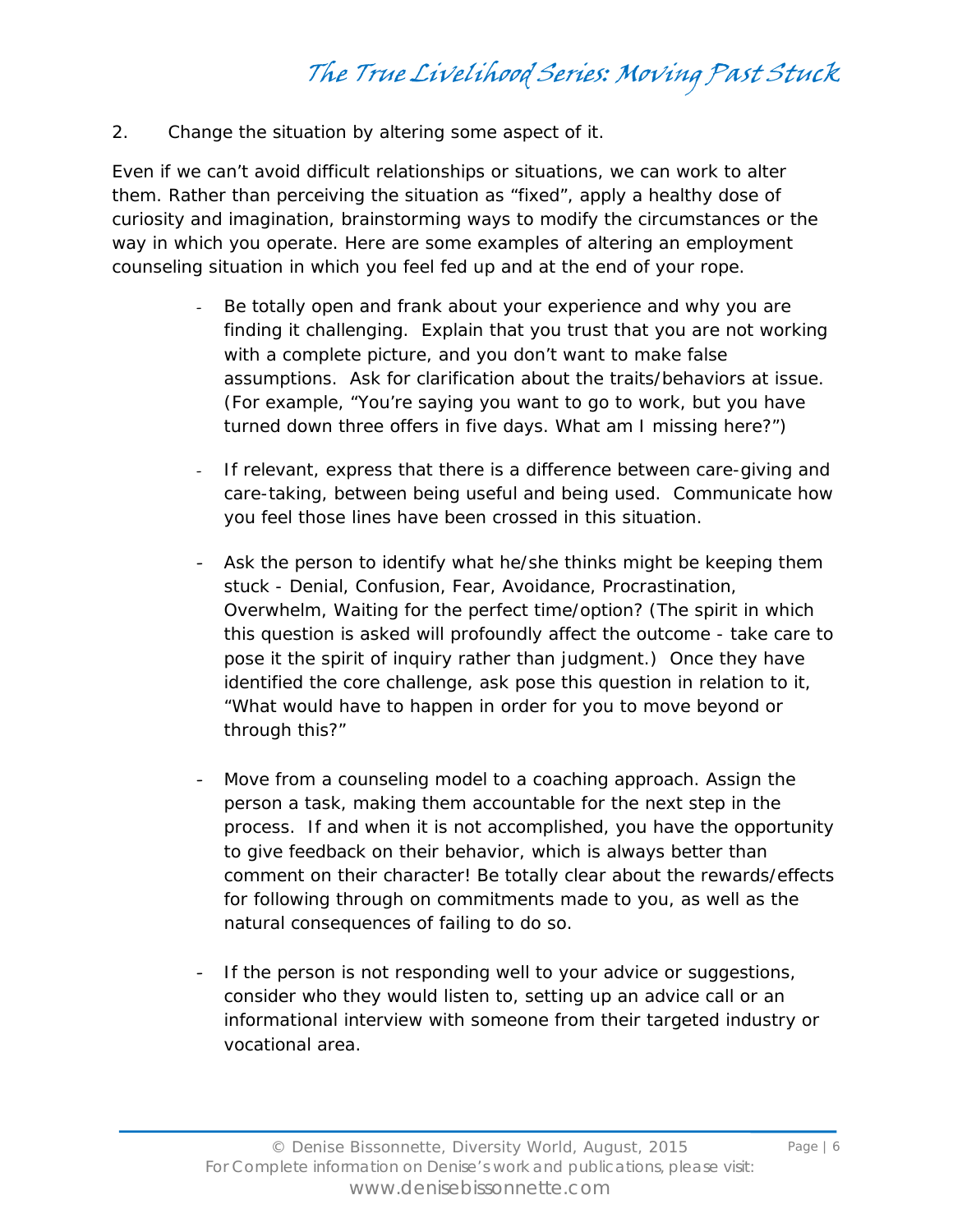- Suggest a change of roles. "If our roles were switched, what would you say or do to inspire me to consider going to work (stay on the job, volunteer for an internship, etc.)?"
- Propose that you invite a "fresh pair of eyes" and a new perspective for the next meeting – a colleague or two, or perhaps someone who you know has influence in the person's life.
- Ask point blank: "My time and energy are limited and I have a lot of people to serve. I don't feel like we are making headway, so I am asking you – how do you think I can help you?" (Remember the scene in the bathroom in Jerry McGuire when Tom Cruise is pleading with Cuba Gooding Jr., – "Help me help you!")
- Request their honest feedback. What would he/she like more of, less of, or in addition to what you are offering at present?
- Suggest that perhaps another counselor (program, services, etc.) might be of help as you feel at an impasse. In the case when the only option left is to cut him/her loose, state it as such, and discuss what steps might be taken to restore your faith in him/her before you make that cut. Propose a timeline with certain goals to be accomplished, at the end of which, you either proceed or somehow sever the connection.
- 3. Change your reaction to the situation by adapting to it:

Sometimes we don't have any level of control with regards to the situation – the person is going to keep showing up, and there is nothing you can do to alter that fact! Even when we can't change the circumstance, we always have the choice of changing ourselves in relation to it and regaining our sense of control by changing our expectations and attitude. Here are some ideas on adapting to the situation by getting a different perspective.

- Situations or relationships that challenge us are always "wake-up calls" of one kind or another. Reframe the problem with the opportunity or lesson it offers. If you feel "at the edge", ask yourself, "At the edge of what? What lies on the other side?"
- See everyone you meet as a teacher, each offering a unique tutorial. The greater the difficulty, the deeper the lesson. (Stubbornness is the test of your patience, another's rudeness has put your pride on trial,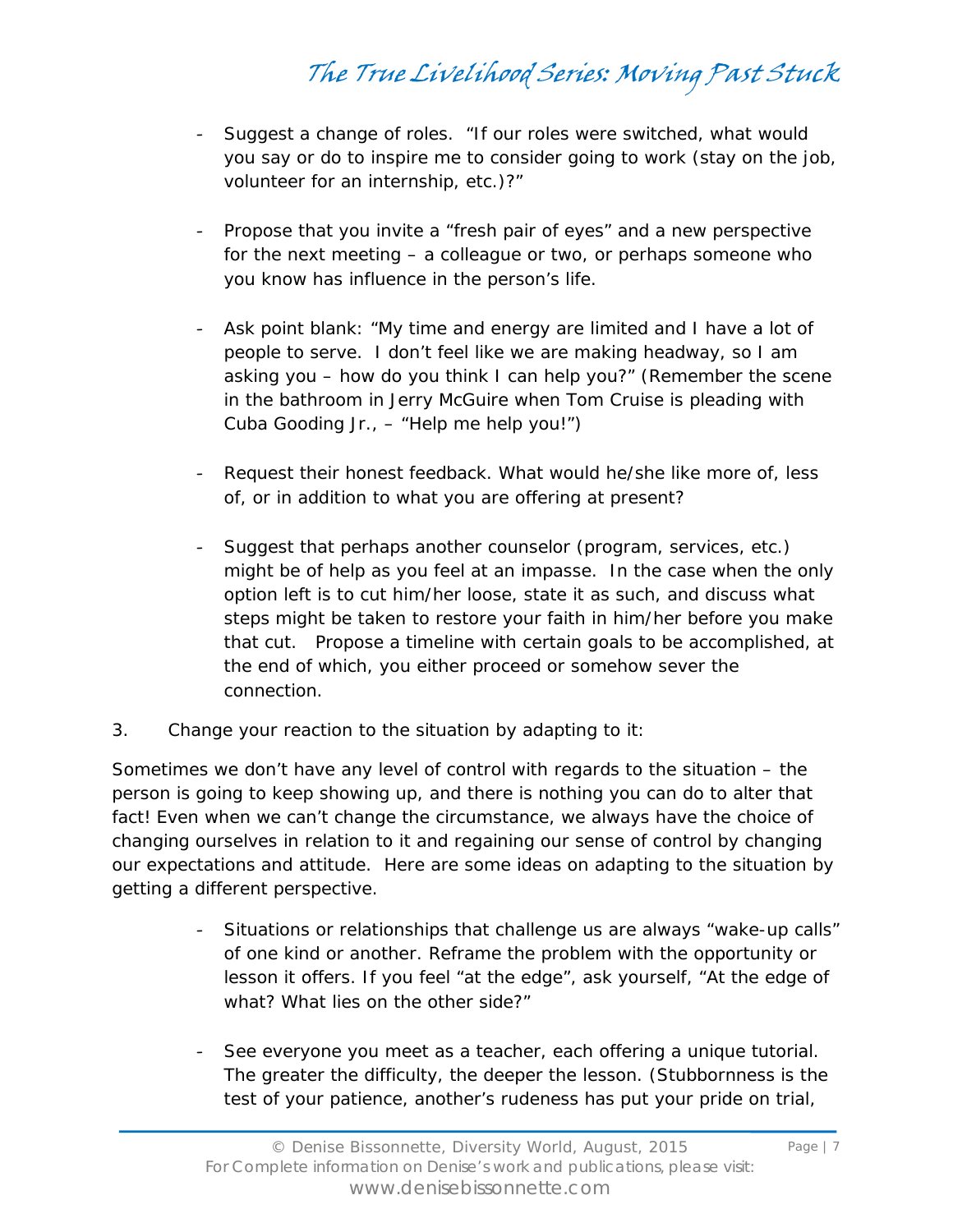and the sheer dishonesty of another is the experiment in strength of character in yourself.)

- What quality or trait is this situation requiring from you in order to bring about the desired outcome, or possible resolution? (e.g. Patience, kindness, flexibility, tolerance, assertiveness?)
- When we are knee-deep in a challenging situation, we tend to respond emotionally, causing us to lose connection with our deeper wisdom. Rising above our personal stake and inquiring from different perspectives can help us reconnect with our instinctual knowing. Think of a few of the wisest people you have ever known or read about. What do you think their advice would be to you in this situation?
- Our everyday thinking has the power to either renew or deplete our spirit, to nourish the best in us or to steal our thunder, to bring clarity to a situation or to distort it. Have you reduced some complex reality to black and white or have you made room for shades of gray? Is your thinking limiting and restrictive, or creative and expansive? Are you stuck on the problem, or are you constructively seeking solutions? Are you reacting in a way that is impulsive and emotional, or are you responding calmly and reflectively? Is your thinking more defeatist or strategic?
- One way to steer your thinking is to become aware of where you are placing your focus. Is your attention on what is wrong in the situation, or on what is right? Is it invested in what is probable, or in what might be possible? Are your thoughts fueling the fires of your hope or your fears? Are you betting on what is strong in the other person, or on what is weak? Optimism and pessimism are both self-fulfilling prophecies, so take great care in the direction in which you lean.
- Another way to "mind your mind" is to pay attention to your language. Words such as "always," "never," "should," and "must" are telltale signs of self-defeating and distorted thinking. When you hear yourself utter the word "loser", replace it with "underdog". Replace "user" with "survivor". You will never regret giving people the benefit of the doubt.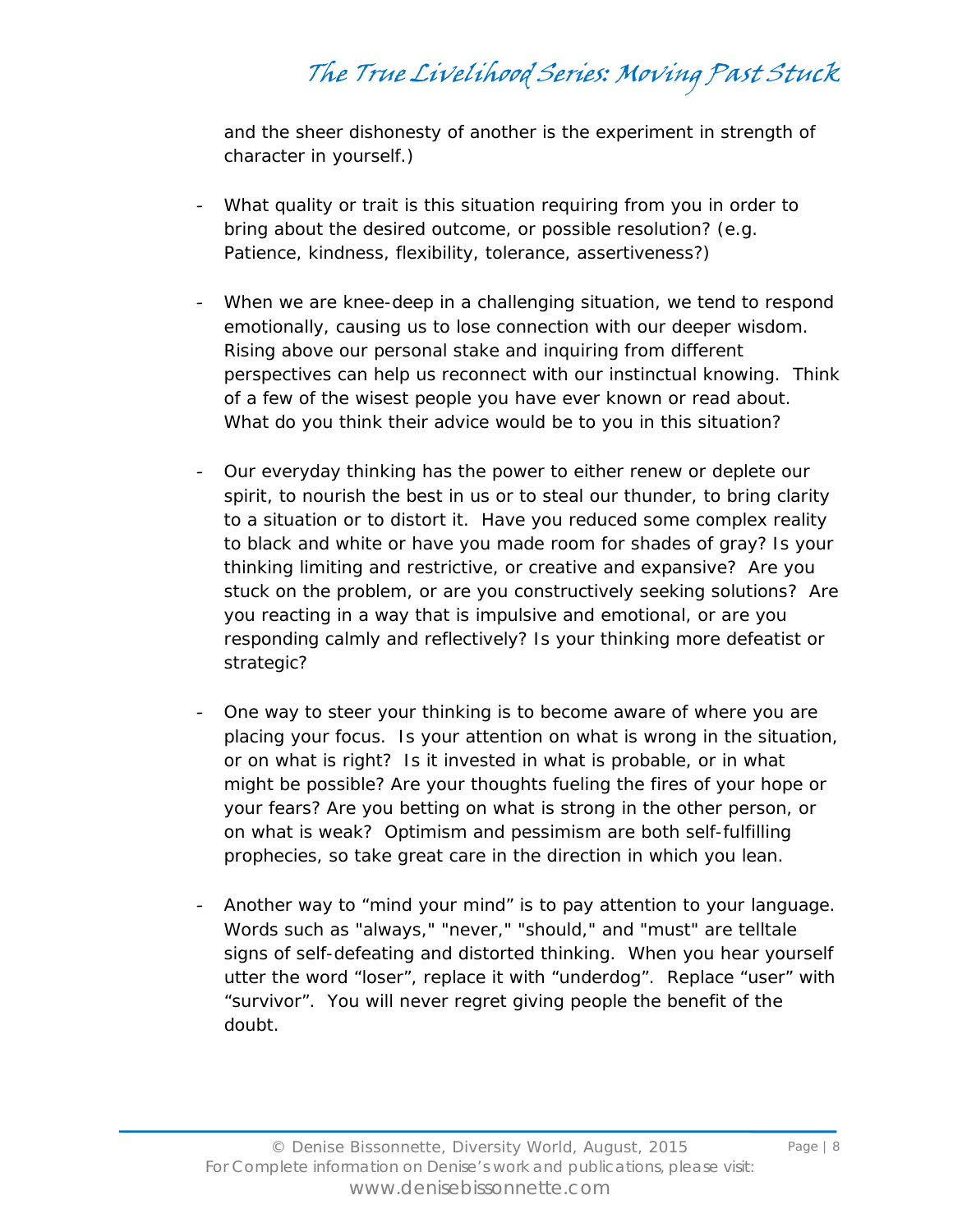- Remind yourself that no conclusion should ever be foregone. Replace certainty with curiosity. When tempted to describe things as they "are", consider describing them as they "seem".
- Help the other person change his/her reaction to the situation by having him/her shift perspective, like putting on different pairs of sunglasses. What does this situation look like through the lens of melodrama? How about comedy? How will this situation appear to him/her a year from now? What previous transitions has this person been through in his/her life that lends a different view to the present transition? Has this person been in a similar situation before, and if so, how did they succeed in moving on?
- 4. Change your reaction by accepting the things you cannot change:

In situations that are unavoidable and completely out of our control, the best way to cope is to accept things as they are. Acceptance may be difficult, but in the long run, it's easier than railing against a situation you can't change. In that spirit, I offer a three-part poem entitled "Like it or Not", which speaks succinctly to accepting the realities presented by three categories of people we face in our business: those we cannot help; those we help in spite of ourselves; and, those we help, but never know. It is my hope that for any situation in which you feel at the end of your rope in trying to help someone, you will find consolation in one of the three parts of this poem. Please share this article and/or this poem with others who you think might need that extra bit of encouragement or solace in a difficult situation in which they have begun to feel ineffectual in helping another person, in or outside of work.

In the meantime, in the face of anything and everything that we find challenging, let's take to heart the simple wisdom espoused by Theodore Roosevelt who said: "Do what you can, with what you have, where you are."… (and I would add)… in the best spirit possible.

<sup>©</sup> Denise Bissonnette, August 2015 (If not used for commercial purposes, this article may be reproduced, all or in part, providing it is credited to "Denise Bissonnette, Diversity World www.diversityworld.com." If included in a newsletter or other publication, we would appreciate receiving a copy.)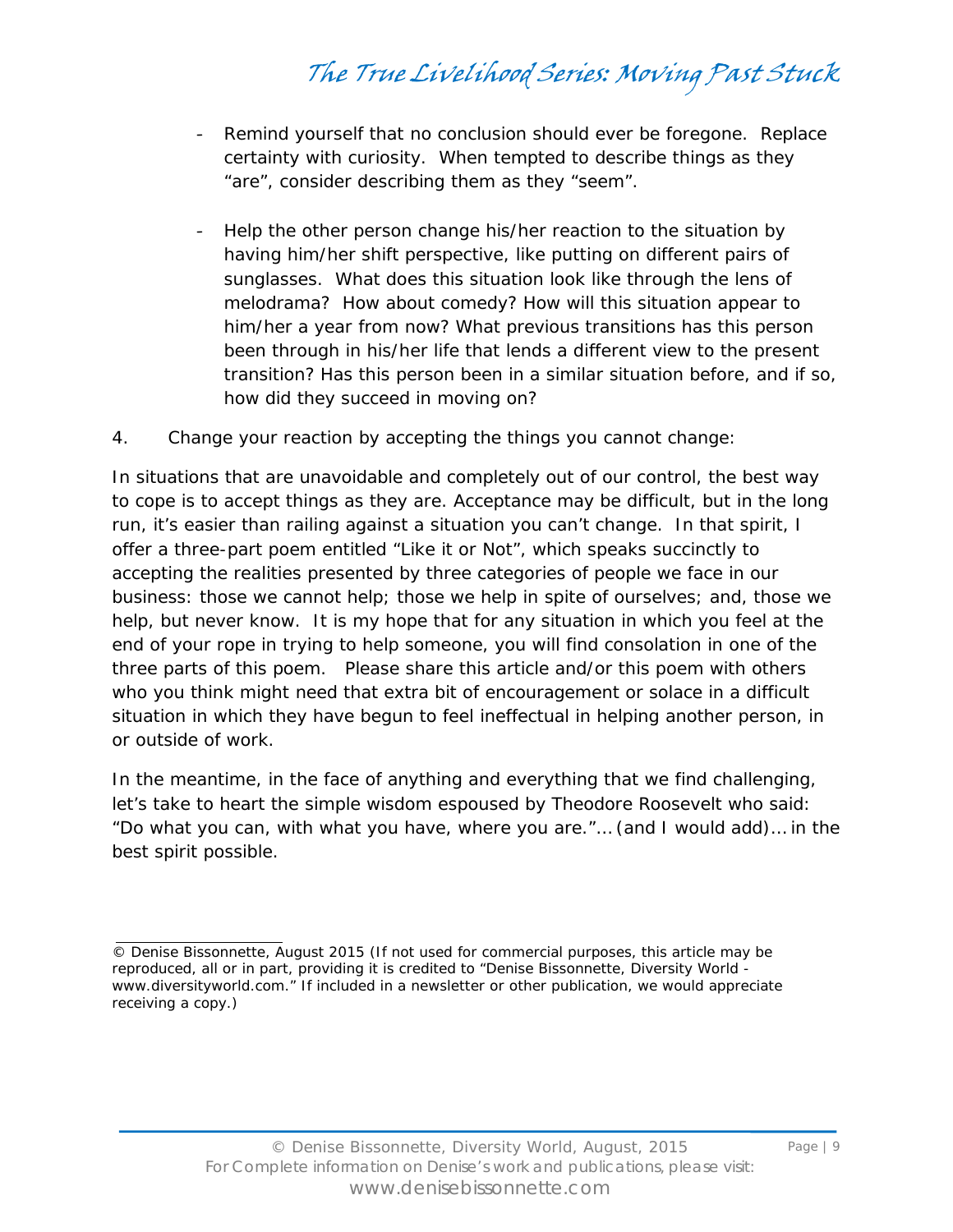

### Like It or Not

Written by Denise Bissonnette

*(For those we cannot help)*

For some, our words strike a chord that has long been silenced. Inside, we take the bow of a humble conductor. For some, we are the teacher they have long awaited. We stand taller as a result of having been useful. For some, we plant hope and cultivate faith. We stand in awe at the beauty of harvested dreams.

For others, whether we like it or not, Our words fall on deaf ears. Our guidance is ignored. What we plant fails to take root. It is not for our want of trying.

Whether we like it or not, Some remain stuck or lost, Grieving, or sieving with anger. Others remain paralyzed with fear, Or hypnotized by the hope of old dreams. Some don't want to change, others aren't ready. Some don't want our help, Others need a kind of help that we can't offer.

Whether we like it or not, Every person remains a mystery, both to oneself and to the world. We don't know all things, we don't see all things; We have no basis upon which to pass judgment.

Try as we may to hold them up, build them up, or prop them up, Inspire them, wire them, or light a fire beneath them, The truth is that we are not the authors of another's story, or the redeemers of one another's fate. Lord knows, it is work enough to manage our own lives without trying to play God in the lives of others.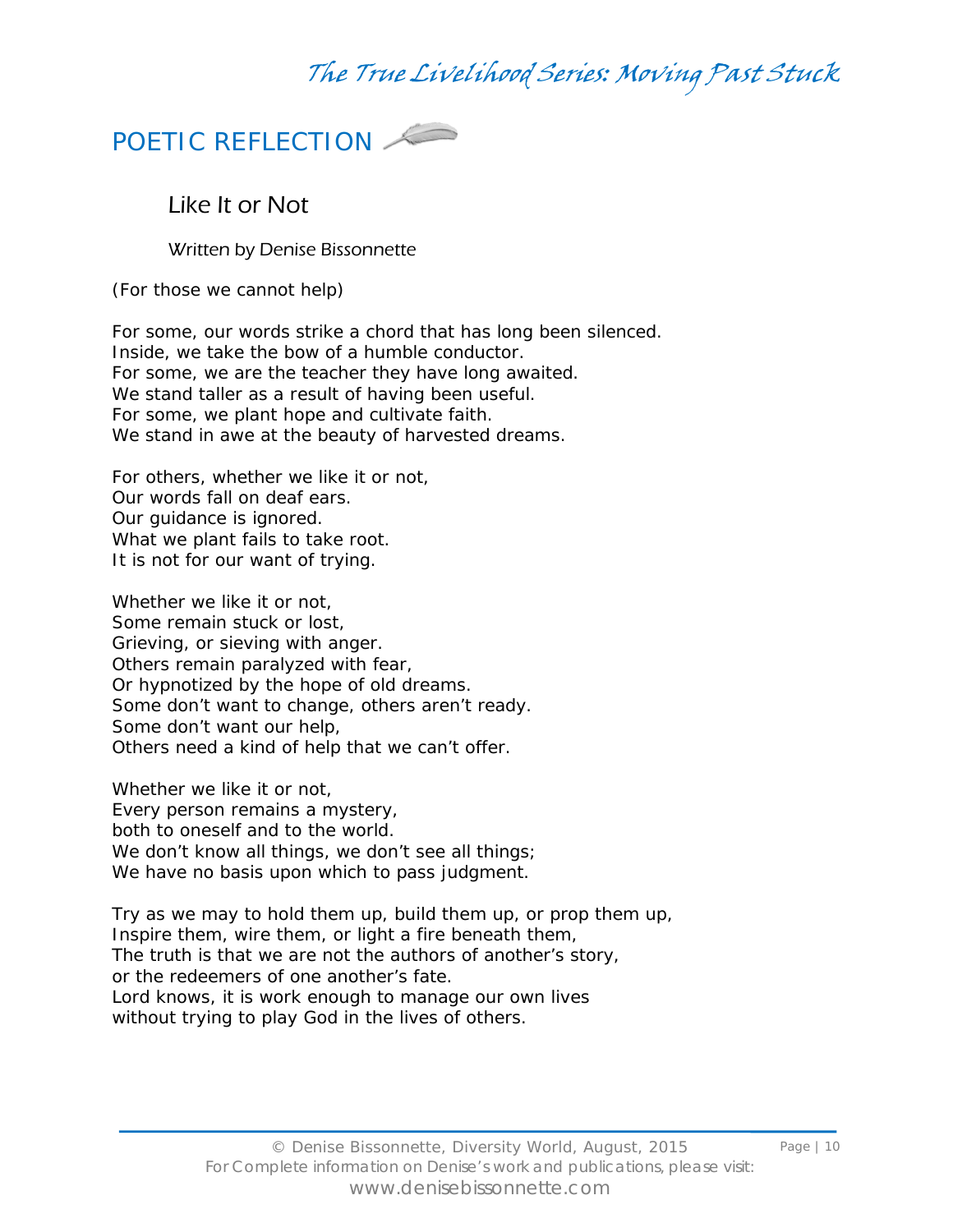Whether we like it or not, everyone's life is lived as a puzzle without the benefit of seeing the picture on the box. While we love to fill what's empty, bring order to chaos, and make whole what we see as broken, Humility reminds us that we do not always hold the missing piece. We don't hold the key to every door.

Wisdom points us in the direction of an enduring truth: "For everything there is a season…" For everyone, a conductor who may sound the silenced chord. When the student is ready, the master will appear. When the seed is ripe, there will be no stopping the inevitable flower.

Whether we like to or not.

#### Like It or Not – Part II

#### *(For those we help in spite of ourselves)*

Be assured, as soon we sit astride the High Horse of Outcomes those quantifiable results upon which we pride ourselves as a bureaucracy -

Someone is going to show up whose eligibility is questionable; whose demographics do not fit the specifications of the program; whose needs do not fit in a "one size fits all agenda"; whose story will bring us to our knees, and beckon from us gifts we forgot we had; and, whose brave movement or inspired change will not be quantifiable.

This someone will cause us to let loose of the reins we'd held so tightly. We will topple off that horse headlong into the dust of our own humanity. As we struggle to regain the ground under our feet, we will remember:

*We are not in the business of using people to meet program outcomes;* 

*We are in the business of using the resources of a program to enrich the lives of people.*